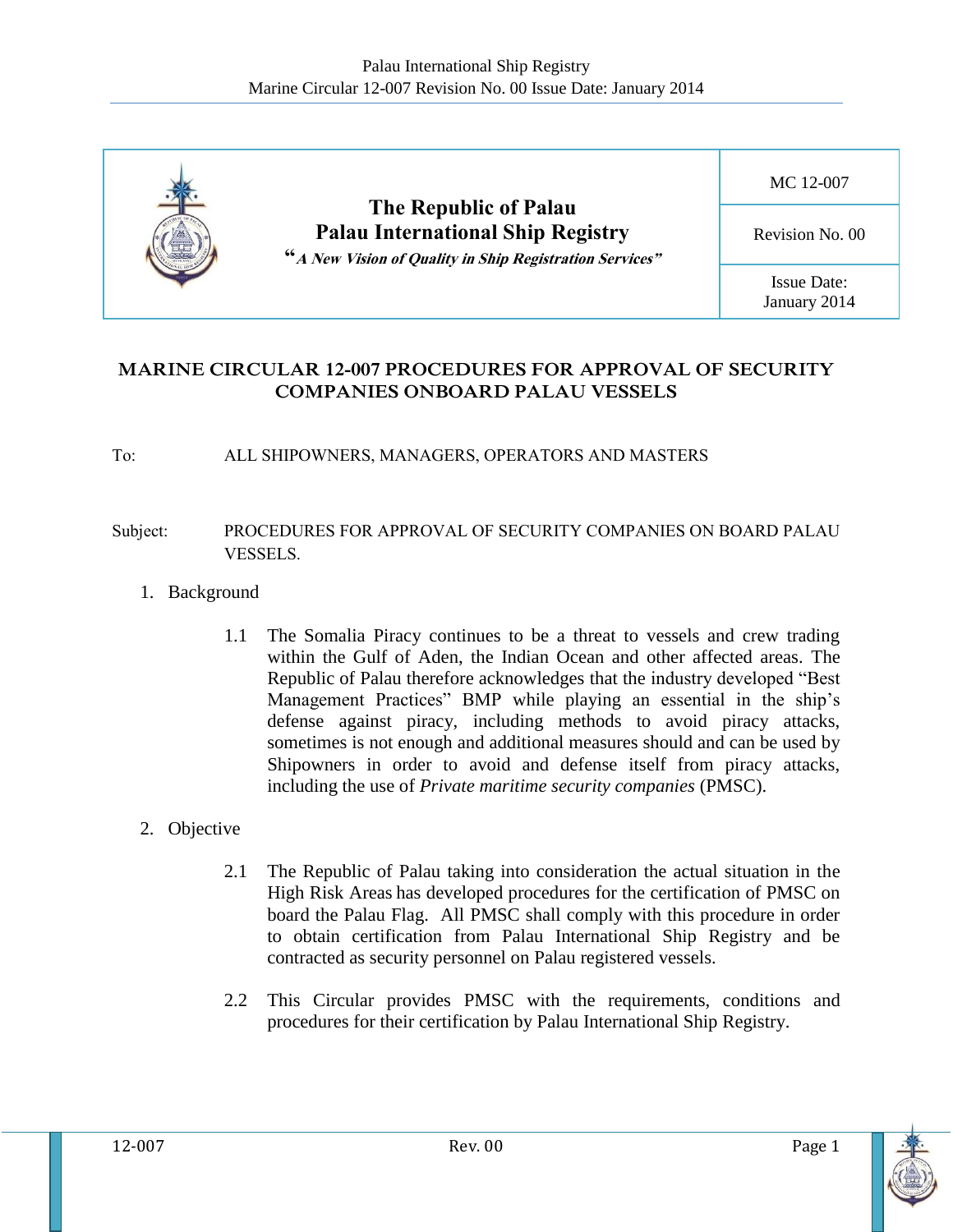# 3. Definitions

"*High Risk Areas (HRA)":* areas of the ocean where acts of terrorism, piracy or armed robbery have taken place. An area defined as High Risk may change periodically or over time due to changes in weather, tactics and areas of operation of the perpetrators. Therefore, it is imperative that owners, operators and Masters assess areas of risk based on the latest available information from the Maritime Security Centre Horn of Africa (MSCHOA), the NATO Shipping Centre (NSC) and the International Maritime Bureau (IMB). Vessels also must be prepared to alter course at short notice to avoid pirate activity when information is provided by NAV Warnings and/or naval/military forces.

*Private maritime security companies (PMSC):* Private contractors employed to provide security personnel, both armed and unarmed, on board for protection against piracy.

"*Private maritime security companies*" - Private Security Companies contracted to provide security personnel, both armed and unarmed, on board for protection against piracy.

- 4. Criteria for the Certification of PMSC
	- 4.1 All PMSC companies seeking certification from the Palau Flag should submit to Palau International Ship Registry the following information:
		- 4.1.1 Certificate of Registration of the Company and Company structure and ownership;
		- 4.1.2 Company financial position statement (bank references, annual financial statement, etc);
		- 4.1.3 CV of senior management group clearly indicating experience;
		- 4.1.4 Quality Management Indicators preferably ISO accreditation certificate;
		- 4.1.5 Additional Certification from other Flag States if available.

# 5. PMSC Background Information

- 5.1 PMSC should provide detail information with documentary evidence on the following:
	- 5.1.1 Specific Maritime Experience

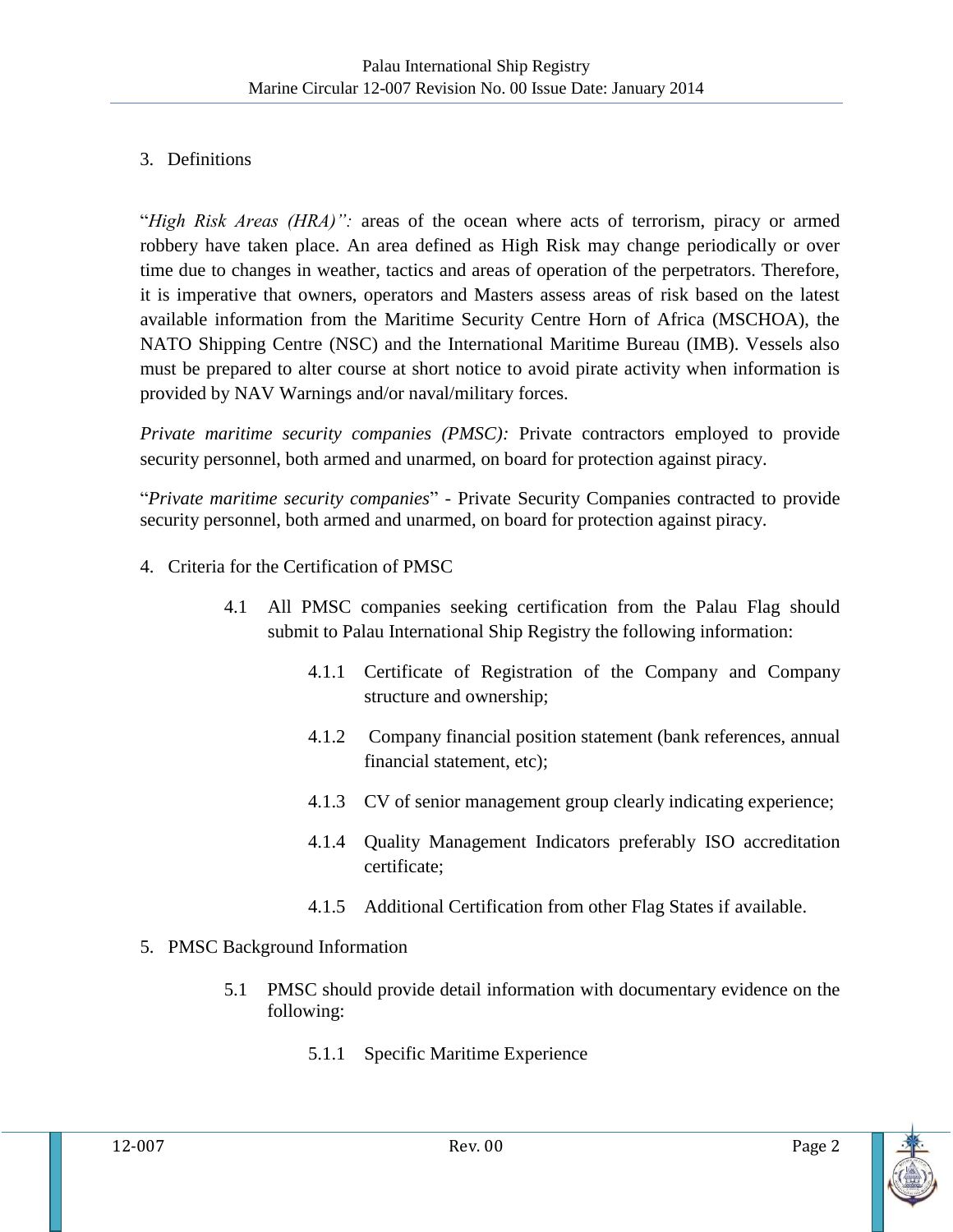- 5.1.2 Company procedures on Management including Team Leading Skills, Chain of authority, Change in Command and responsibilities in life saving;
- 5.1.3 Statement by the Company of the understanding of the Palau Flag requirement with respect to the Carriage and Usage of Firearms following Circular 12-003 as well as those of the Port State and Coastal State where the vessel will be trading;
- 5.1.4 Written testimonials and references from previous clients in the maritime industry and such testimonials and references;
- 5.1.5 Documentary evidence that firearms are procured, transported, embarked and disembarked legally;
- 5.1.6 Statement confirming the understanding of the Somalia-based piracy threat including the military operations in the area, and the means to maintain current knowledge;
- 5.1.7 Statement confirming understanding of Best Management Practices (BMP) and, in particular, ship protection measures;
- 5.1.8 Statement of access to legal advice (e.g. in-house counsel / external legal advisers) on a 24/7 basis.
- 5.2 Confirming to all of the above requirements, the following should also be submitted to Palau International Ship Registry
	- 5.2.1 Documentary evidence of Criminal Background Checks to the hired personnel providing the security onboard the vessels;
	- 5.2.2 Documentary evidence of the Employment History of the hired personnel providing the security onboard the vessels;
	- 5.2.3 Documentary Evidence of Military and Law Enforcement Checks when applicable;
	- 5.2.4 Records of medical, physical, and mental fitness of personnel (including drug and alcohol testing);

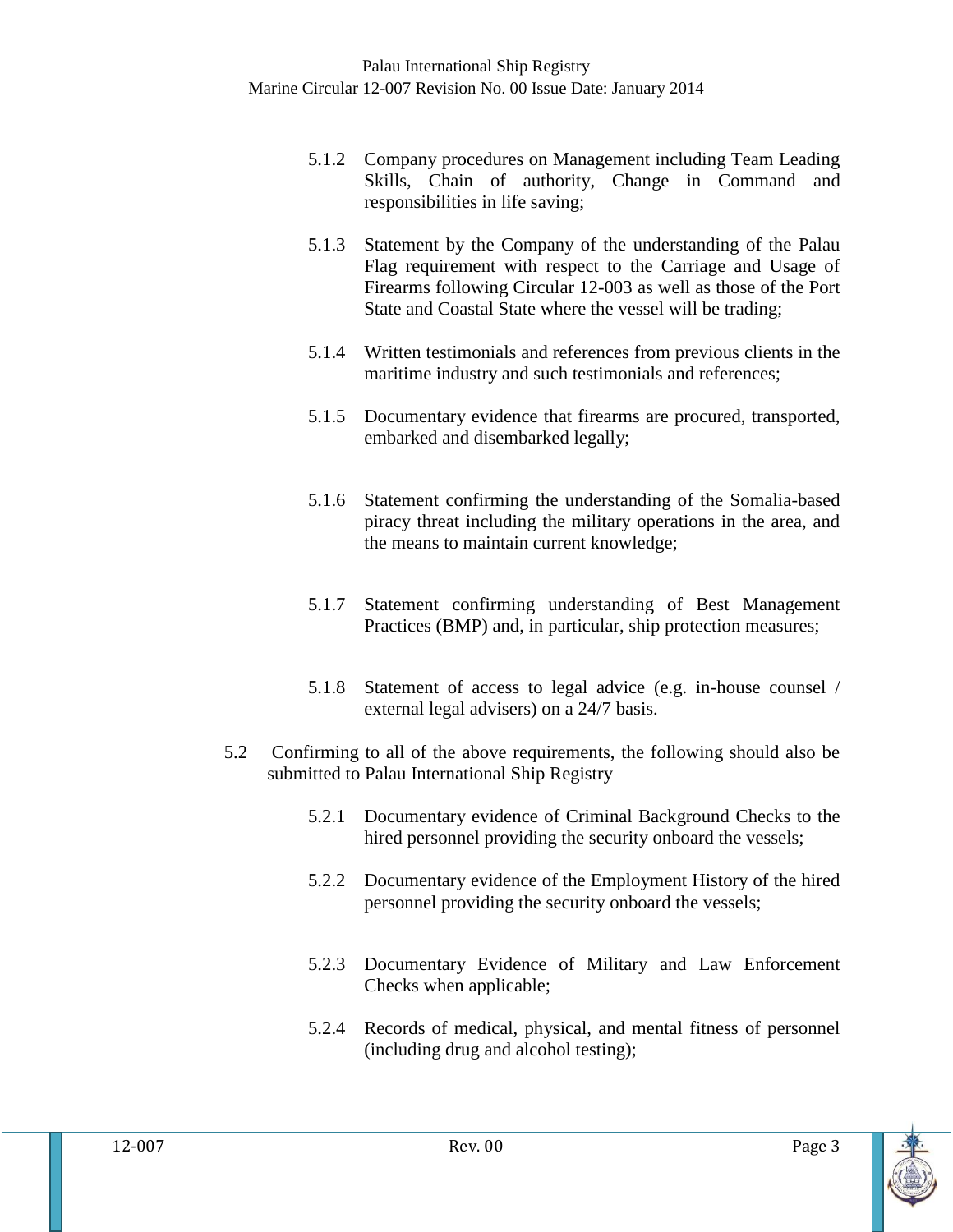- 5.2.5 Verifiable system in place to ensure continued suitability for employment of their personnel;
- 5.2.6 Documentary evidence of relevant experience and certification in the use and carriage of firearms to be deployed; and;
- 5.2.7 Systems for provision of security identity documentation, travel documents and visas.

## 6. Training of PCASP

- 6.1 PMSC shall provide detailed information regarding the training of the PCASP personnel placed on board vessels and therefore it should be submitted to the Palau International Ship Registry including:
	- 6.1.1 Comprehensive and detailed records of training, both initial and refresher training, available for inspection;
	- 6.1.2 Documentary evidence that the personnel is trained and qualified to the documented company standards in the appropriate use of force following the IMO guidelines recognized by Palau International Ship Registry.
	- 6.1.3 Documentary evidence that the personnel is trained to operate the specific firearms and other security equipment that will be used on the vessels on which they will be deployed;
	- 6.1.4 Documentary evidence that the personnel has been given appropriate training and/or briefing with specific reference to the vessel type, where that vessel will be trading, and the provisions of the International Ship and Port Facility Security (ISPS) Code, International Safety Management (ISM) Code and the BMP;
	- 6.1.5 Documentary evidence that the personnel has received medical training to a recognized international standard and
	- 6.1.6 An understanding of post incident procedures as provided by Palau International Ship Registry in Marine Notice 12-025.

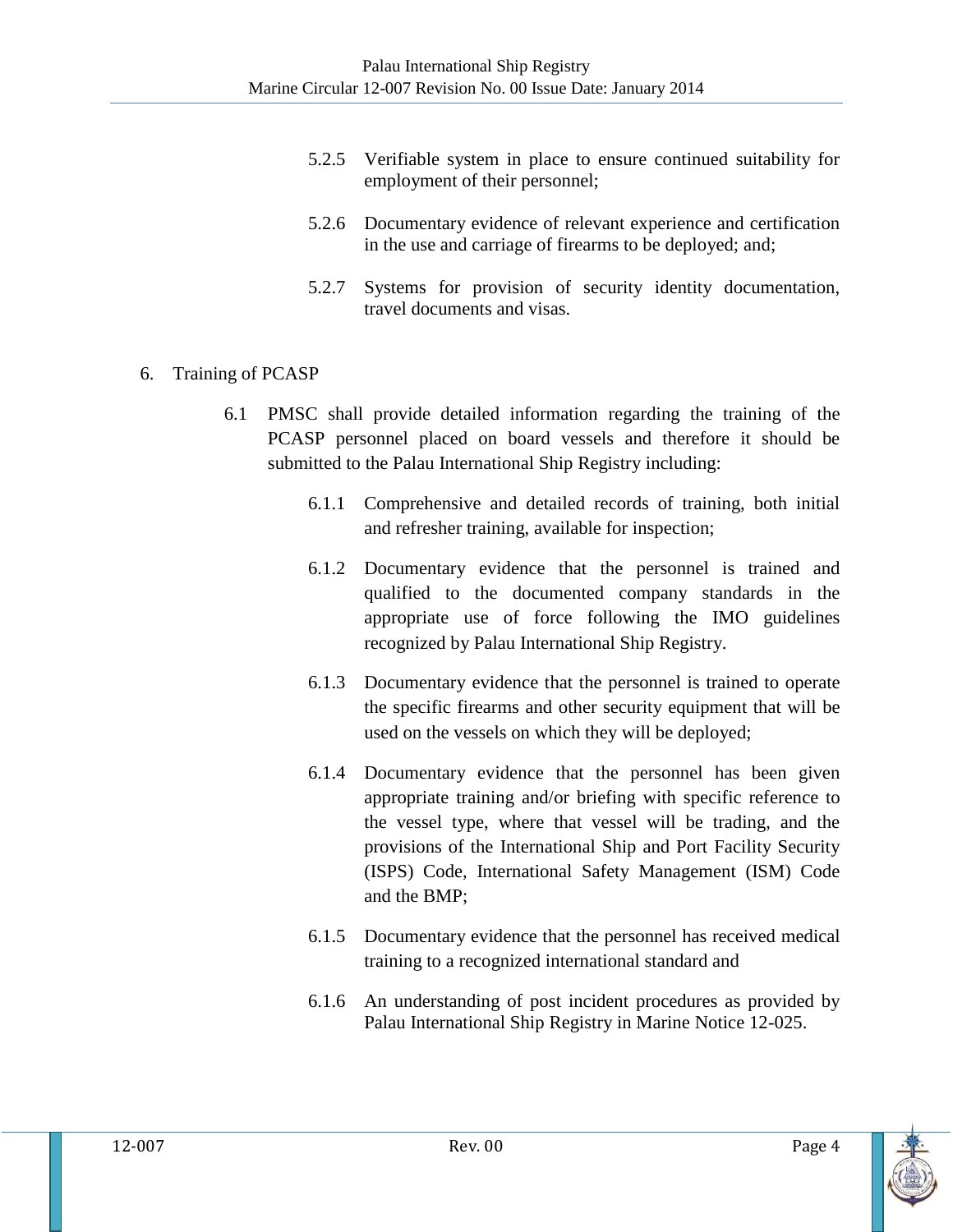- 7. PMSC Insurance Coverage
	- 7.1 PMSC should provide evidence that they hold and will maintain for the duration of the contract:
		- 7.1.1 Public and employers liability insurance cover to an appropriate level and as required by the shipowner; and
		- 7.1.2 Personal accident, medical expenses, hospitalization and repatriation insurance.
	- 7.2 The PMSC should provide evidence of insurance for personnel to carry and use firearms on the high seas and territorial sea(s), for accident, injury and damage arising from the use of firearms and liability for any claim that might arise from the carriage and the use of firearms.
- 8 Management of Firearms and Ammunition from Embarkation to Disembarkation
	- 8.1 An essential requirement of the PCASP team will be to demonstrate responsible management and use of weapons and ammunition at all times when on board. Issues to be considered should include:
		- 8.1.1 Documented compliance with the relevant flag, coastal and port State legislation and relationships governing the transport and provision of firearms, ammunition and security equipment to the point of embarkation and disembarkation or ports/places at which the vessel may call as part of its intended voyage whilst the PCASP team is on board. PCASP should be able to prove that actual inventory carried matches all documented declarations;
		- 8.1.2 Confirmation of appropriate containers for firearms, ammunition and security equipment at the point of transfer to the ship;
		- 8.1.3 Documented standards and procedures for a complete inventory of all firearms, ammunition and security equipment available upon arrival aboard the vessel (inventory should detail make, model, calibre, serial number and company end user certificate and proof of purchase of all firearms and accessories; and details of ammunition and amount);

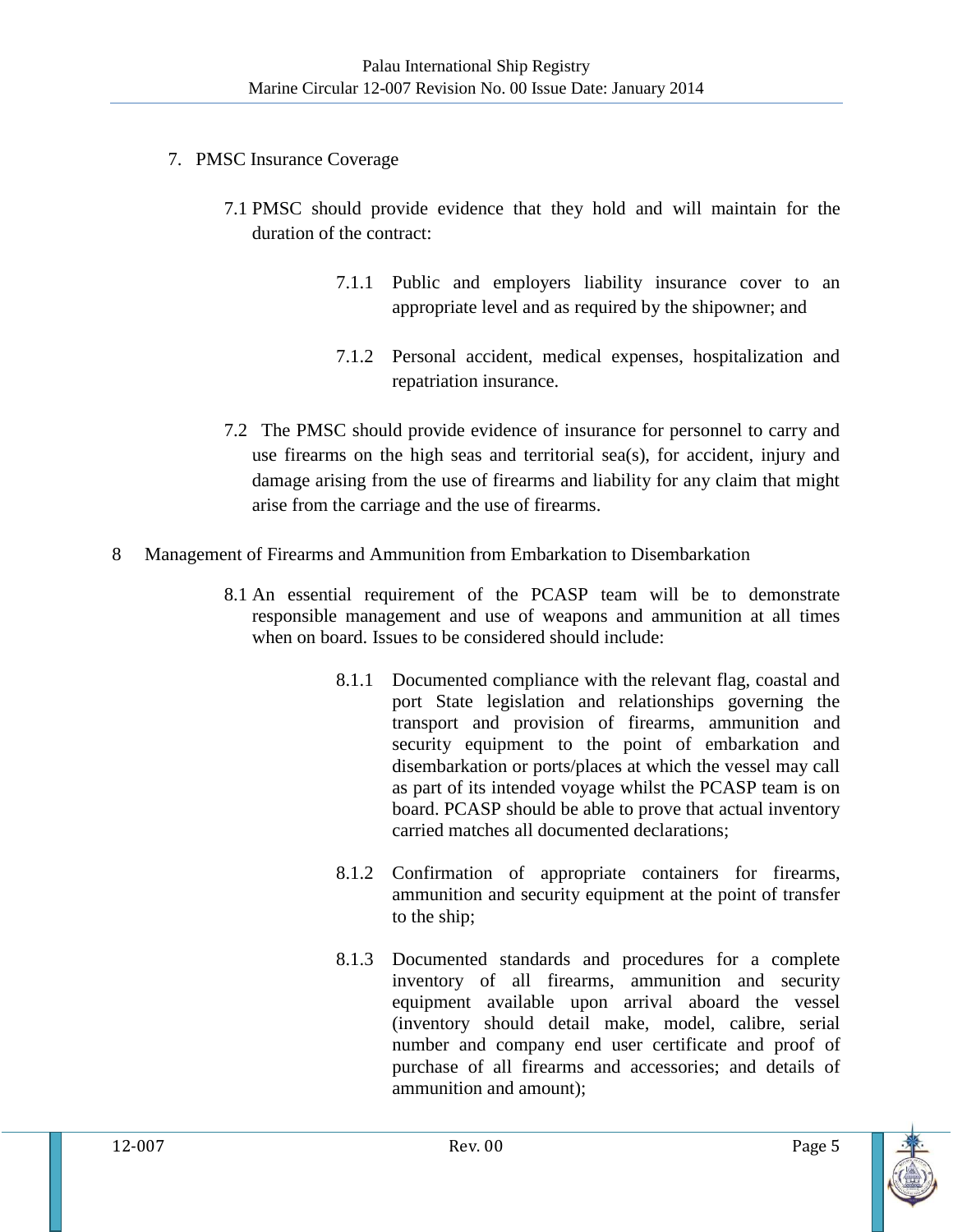- 8.1.4 Control procedures for separate and secure onboard stowage and deployment of firearms, ammunition and security equipment;
- 8.1.5 Areas where firearms may or may not be carried, together with the weapon state (e.g. unloaded & magazine off, magazine on and safety catch on and no round chambered) and what will initiate a change in that state should be confirmed;
- 8.1.6 Detailed and exercised orders for when firearms can be loaded and "made ready" for use should be confirmed, trained and documented during certain periods as listed in the PCASP contract, to ensure the highest of safety and operational capabilities for use of firearms aboard the vessel; and
- 8.1.7 Documentary evidence within the procedures that the inventory should be reconciled on disembarkation of all firearms and ammunition from the vessel
- 9 Approval
- 9.1 Upon the receipt of the information detailed above which should be considered the minimum requirements for Pre approval, Palau International Ship Registry will review the information and contact the PMSC directly for any questions arise during the review.
- 9.2 Palau International Ship Registry may request an audit to the company to be carried out in the PMSC Head Office. Such audit will be done to verify the information submitted.
- 9.3 Upon the approval of PISR of the private security company, such private security company shall include the individuals contracted to carry arms on board in order to approve the individuals for the intended voyage.
- 9.4 Provided the Approval, Individuals hired or contracted by the PMSC will be authorized to go onboard Palau registered vessels as security personnel authorized to carry fire arms, provided that the Master, Shipowner and PMSC have all agreed and review the requirement guidelines provided by the IMO and the Palau Government for the use of such PMSC.